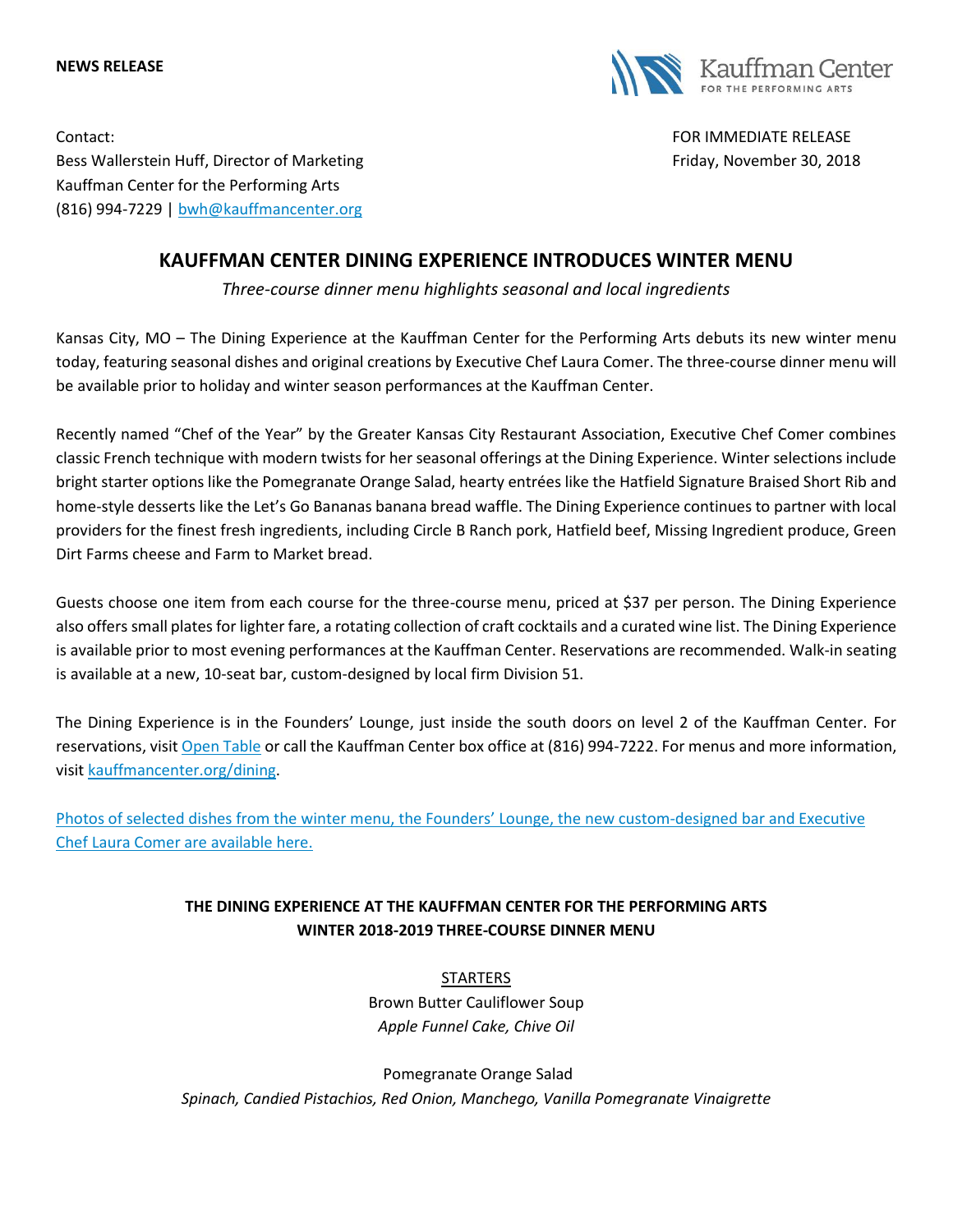### Roasted Carrot

*Arugula, Dried Cherries, Wheat Berries, Chickpeas, Honey Lime Yogurt*

### ENTRÉES

# House-Made Falafel *Yuzu Pickled Root Vegetables, Lemon Za'atar Goat Cheese*

Moules Marinières *House Made Toasted Cornmeal Baguette, Cidré, Circle B Ranch Bacon, Rosemary Aioli*

Caramelized Duck Breast *Blood Orange Gastrique, Duck Fat Brussels Sprouts, Sweet Potato Purée*

> Hatfield Signature Braised Short Rib *Wild Mushrooms, Pommes Aligot, Sauce Bordelaise*

#### DESSERTS

Let's Go Bananas!

*Chef Laura's Homemade Banana Bread Waffle, Banana Walnut Ice Cream, Pineapple, Walnut Glass*

Orange Clove Crème Brûlée *Spiced Arlette Branches, Poached Pears, Cranberry Compote*

Chocolate Peppermint

*Hazelnut Crunch Chocolate Bar, Devil's Food, Peppermint Chocolate Mousse, Candy Cane Floss, Mocha Crème Anglaise*

### **ABOUT THE DINING EXPERIENCE AT THE KAUFFMAN CENTER**

The Dining Experience at the Kauffman Center offers modern American cuisine prior to most evening performances at the Kauffman Center for the Performing Arts. The Dining Experience has a seasonal three-course dinner menu for \$37 per person, as well as a selection of small plates. Guests may enjoy a seasonal craft cocktail and curated wine selection. Reservations are recommended. Walk-in dining is offered depending on availability. For reservations, call (816) 994-7222 or visi[t Open Table.](https://www.opentable.com/kauffman-center-dining-experience) For more information and menus, visit [kauffmancenter.org/dining.](https://www.kauffmancenter.org/the-center/dining/)

#### **ABOUT EXECUTIVE CHEF LAURA COMER**

Executive Chef Laura Comer brings a wealth of fine dining history to her work at the Kauffman Center, where she has led the culinary team since fall 2016. Her background includes time with well-known local establishments including Bluestem, Justus Drugstore and Treat America. The Greater Kansas City Restaurant Association named Comer its 2018 "Chef of the Year." Comer is a Kansas City native and graduate of the University of Missouri-Kansas City Conservatory of Music and Dance. She holds an A.O.S. in Culinary Arts and Le Cordon Bleu Diploma from The California School of Culinary Arts.



*Executive Chef Laura Comer. Photo by Jillian Shoptaw.*